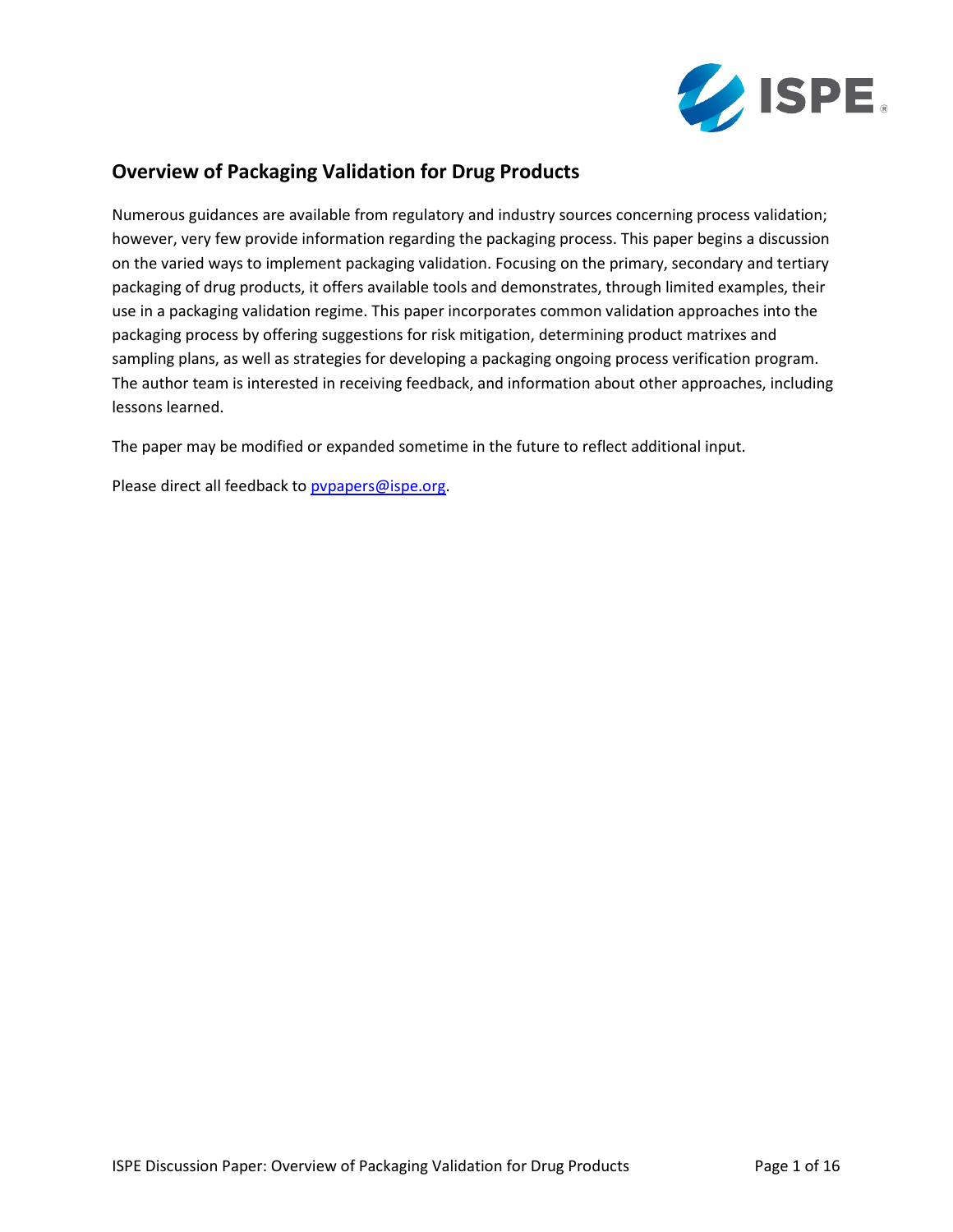

### **Overview of Packaging Validation for Drug Products**

Authors: Richard Chandler (Unither Pharmaceuticals, USA), Paul Corbishley (AstraZeneca, UK), Walter Harper (Eli Lilly, USA), Matthew McMenamin (GlaxoSmithKline, USA), Dilip Somayajula (Co-Lead) (Boehringer Ingelheim, USA), Erica Stolz (Lead) (Clarke Solutions, USA)

#### **1 Introduction**

The ISPE Process Validation Team recognized a potential gap in the knowledge of process validation of packaging processes. In response, the committee enlisted a cross-functional team to 1) seek guidance from similar, well-established industry standards or practices (e.g., International Medical Device Regulators Forum or IMDRF) and 2) formally solicit feedback on packaging process validation from drug manufacturing industry leaders and peers by way of an ISPE discussion paper. This paper looks at recognized process validation definitions, theories, and tools and how they transcend manufacturing and packaging of all dosage forms.

#### **2 Scope**

The scope of this paper is the application of process validation methods and tools as they pertain specifically to the drug product packaging process. Packaging processes examined in this paper include primary, secondary, and tertiary packaging operations.

This paper provides some example case studies taken from the experiences of panel members. The case studies are not intended to be authoritative but to encourage thought and discussion. Readers are asked to provide their insights and/or questions about the packaging validation process.

The following topics are not included in the scope of this paper. For most of these topics, published regulatory and/or international industry standards are available.

- Product package design process (e.g., package materials selection, package design or package design validation) [1, 2]
- Filling of sterile injectable products [3, 4]
- System Qualification e.g., Commissioning and Qualification (C&Q) [5], Verification
- Packaging of medical devices [6]
- Package serialization e.g., in accordance with the United States Drug Supply Chain Security Act [7]

For a deeper understanding of these topics, readers may consult the references provided in Section 11.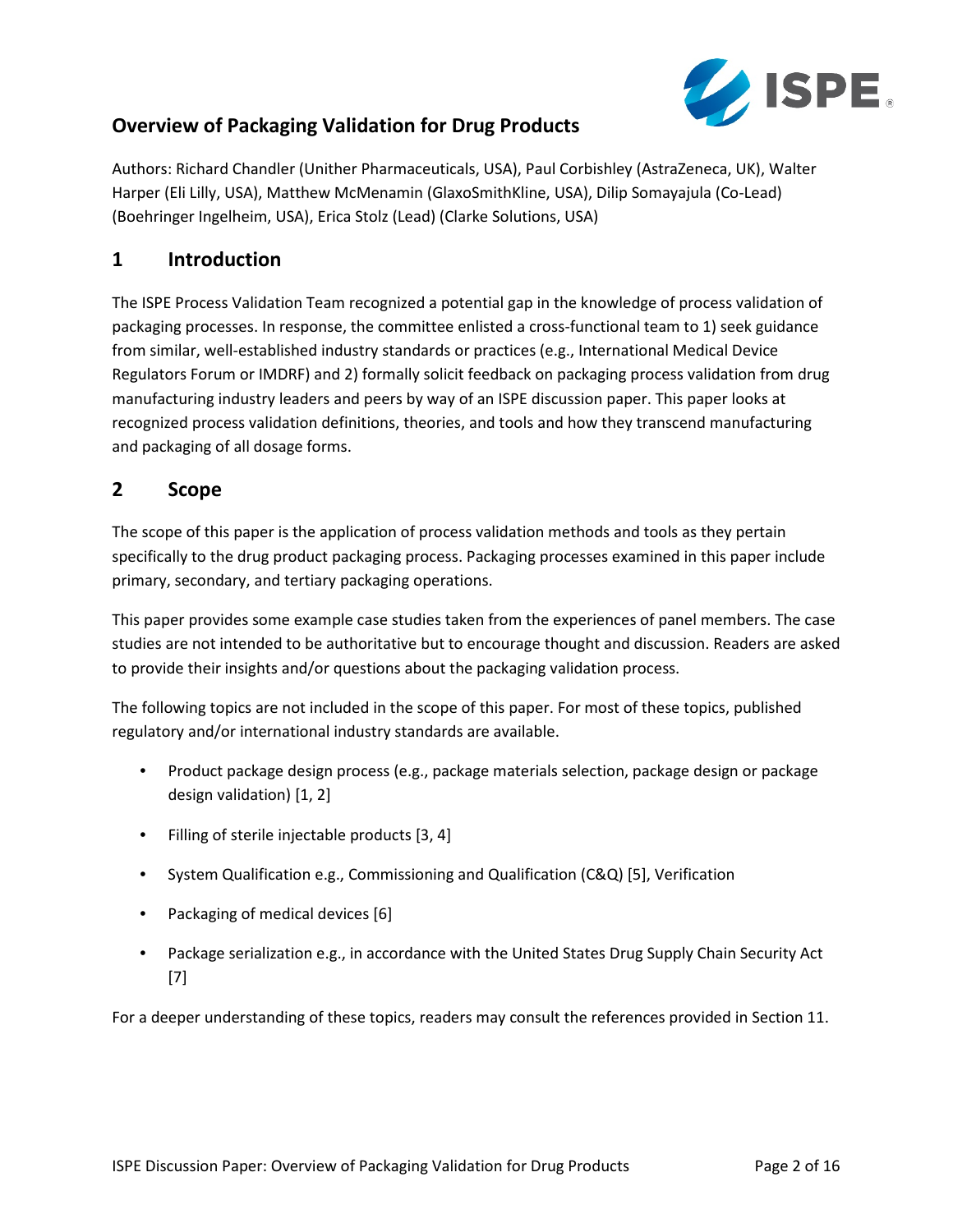#### **3 Literature Review**

A literature review was performed to understand the availability of guidance and useful information relevant to packaging process validation. Documents reviewed include the publications by several international organizations and regulatory agencies. A summary of each review is presented in Table 1. Full reference information is provided in Section 11.

| <b>Publication or Standard</b>       | <b>Content Summary</b>                                                                      |  |  |  |
|--------------------------------------|---------------------------------------------------------------------------------------------|--|--|--|
| USP <1136> Packaging and             | Discusses requirements of unit-of-use packaging intended for<br>$\bullet$                   |  |  |  |
| <b>Repackaging-Single Unit</b>       | manufacturers, re-packagers and pharmacists.                                                |  |  |  |
| <b>Containers</b> [8]                | Describes requirements for container types, packaging fabrication<br>$\bullet$              |  |  |  |
|                                      | materials, packaging closure types, labelling, repackaging and reprocessing,                |  |  |  |
|                                      | product information and responsibilities of the dispenser.                                  |  |  |  |
|                                      | Does not provide guidance relevant to packaging process validation.<br>$\bullet$            |  |  |  |
| <b>EU Guidelines for Good</b>        | Discusses principles of qualification and validation applicable to facilities,<br>$\bullet$ |  |  |  |
| <b>Manufacturing Practice for</b>    | equipment, utilities, and processes used in the manufacture of medicinal                    |  |  |  |
| <b>Medicinal Products for</b>        | products.                                                                                   |  |  |  |
| <b>Human and Veterinary Use</b>      | Requires equipment used for primary and secondary packaging to be<br>$\bullet$              |  |  |  |
| <b>ANNEX 15: Qualification and</b>   | qualified at minimum and maximum operating ranges defined for the                           |  |  |  |
| <b>Validation</b> [9]                | process.                                                                                    |  |  |  |
|                                      | Does not give information on a holistic approach for packaging process<br>$\bullet$         |  |  |  |
|                                      | validation.                                                                                 |  |  |  |
| <b>US FDA Guidance for</b>           | Provides general principles for submitting information on packaging<br>$\bullet$            |  |  |  |
| <b>Industry: Container Closure</b>   | materials.                                                                                  |  |  |  |
| <b>Systems for Packaging</b>         | Does not specify or discuss requirements or expectations for executing<br>$\bullet$         |  |  |  |
| <b>Human Drugs and Biologics</b>     | packaging process validation.                                                               |  |  |  |
| $[2]$                                |                                                                                             |  |  |  |
| <b>US FDA Questions and</b>          | Contains Scale-up and Post-Approval Changes guidance for Immediate<br>$\bullet$             |  |  |  |
| <b>Answers about SUPAC-IR</b>        | Release Products (SUPAC-IR).                                                                |  |  |  |
| Guidance [10]                        | Addresses changes made to manufacturing and/or stand-alone packaging<br>$\bullet$           |  |  |  |
|                                      | sites, and component and composition changes.                                               |  |  |  |
|                                      | Packaging processes, or validation thereof, are not discussed.<br>$\bullet$                 |  |  |  |
| ISO 11607-2 Packaging for            | Discusses package design / build processes including forming, sealing, and<br>$\bullet$     |  |  |  |
| <b>Terminally Sterilized Medical</b> | assembly of sterile barrier systems.                                                        |  |  |  |
| <b>Devices - Part 2: Validation</b>  | Prescribes qualification of such process equipment to minimally include:<br>$\bullet$       |  |  |  |
| <b>Requirements for Forming,</b>     | initial installation qualification, operational qualification, and performance              |  |  |  |
| <b>Sealing and Assembly</b>          | qualification, followed by on-going process monitoring and control.                         |  |  |  |
| Processes [11]                       | Does not discuss process validation of packaging processes.<br>$\bullet$                    |  |  |  |
| <b>The Global Harmonization</b>      | Provides manufacturers general suggestions to approach process validation<br>$\bullet$      |  |  |  |
| <b>Task Force: Quality</b>           | that are not industry-specific.                                                             |  |  |  |
| <b>Management Systems-</b>           | $\bullet$<br>Does not discuss packaging process validation, although discussion is made     |  |  |  |
| <b>Process Validation Guidance</b>   | on the statistical significance in a process validation scenario.                           |  |  |  |
| Ed. 2, 2004 [6]                      |                                                                                             |  |  |  |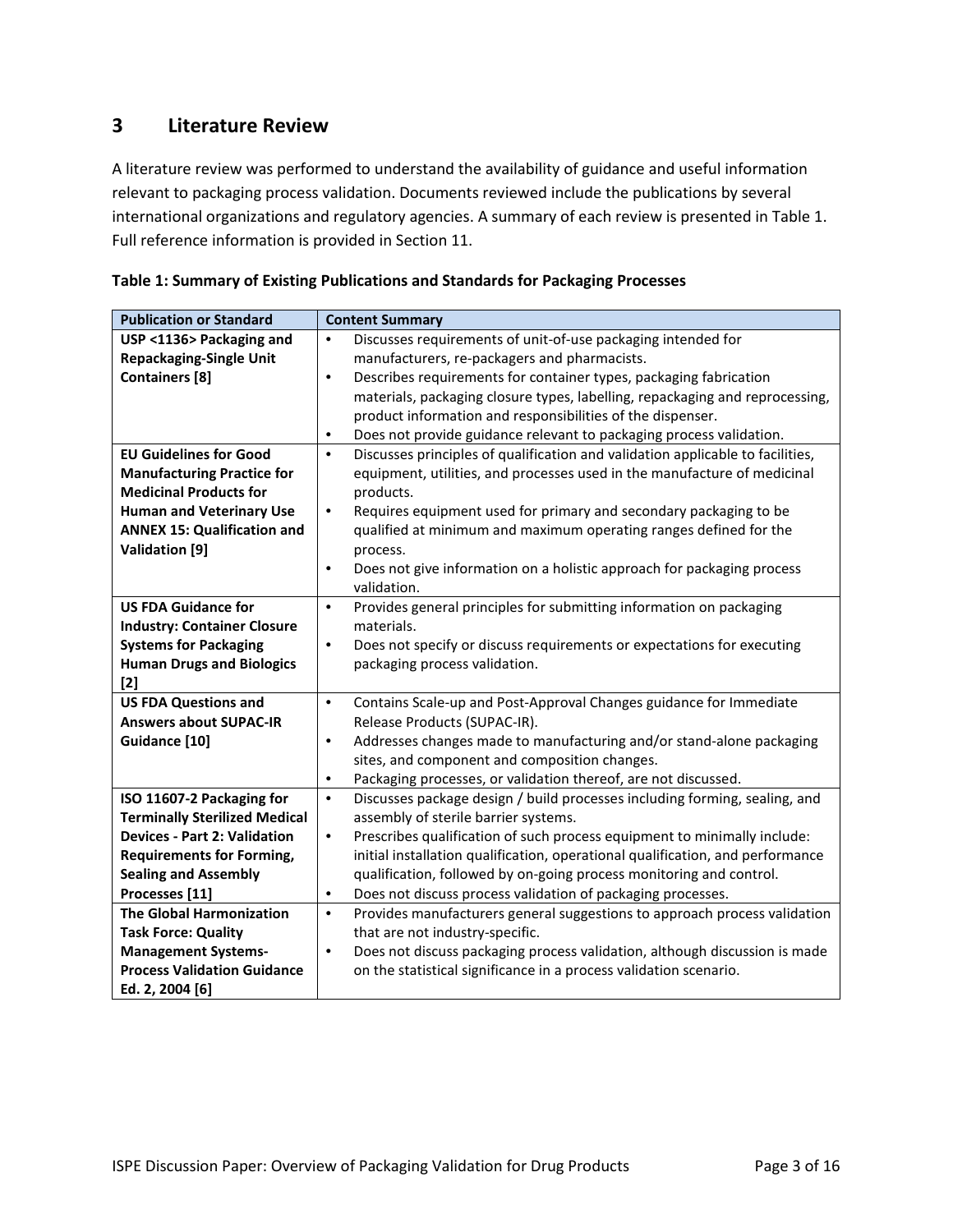| <b>Publication or Standard</b>      | <b>Content Summary</b>                                                                  |  |  |  |  |
|-------------------------------------|-----------------------------------------------------------------------------------------|--|--|--|--|
| <b>US FDA Office of</b>             | Summarizes situations under which the FDA would recommend<br>$\bullet$                  |  |  |  |  |
| <b>Compliance: Compliance</b>       | appropriate action (e.g., warning letter or seizure).                                   |  |  |  |  |
| Policy Guide CPG 7132a.04           | There are no direct references to packaging validation.<br>$\bullet$                    |  |  |  |  |
| <b>Requirements for Expiration</b>  |                                                                                         |  |  |  |  |
| <b>Dating and Stability Testing</b> |                                                                                         |  |  |  |  |
| $[12]$                              |                                                                                         |  |  |  |  |
| <b>European Medicines Agency:</b>   | $\bullet$<br>Replaces the previous note for guidance on process validation              |  |  |  |  |
| <b>Guideline on process</b>         | (CPMP/QWP/848/96, EMEA/CVMP/598/99).                                                    |  |  |  |  |
| validation for finished             | Aligns with ICH Q8, Q9 and Q10 documents and allows the possibility to<br>$\bullet$     |  |  |  |  |
| products - information and          | use continuous process verification in addition to, or instead of, traditional          |  |  |  |  |
| data to be provided in              | process validation.                                                                     |  |  |  |  |
| regulatory submissions [13]         | References the use of pack size as a possible design factor that may be<br>$\bullet$    |  |  |  |  |
|                                     | used when considering process validation bracketing strategies; otherwise,              |  |  |  |  |
|                                     | there are no direct references to packaging validation.                                 |  |  |  |  |
| <b>US FDA Guidance for</b>          | Summarizes a lifecycle approach to process validation, as defined by three<br>$\bullet$ |  |  |  |  |
| <b>Industry Process Validation:</b> | stages: Stage 1 process design, Stage 2 process qualification and Stage 3               |  |  |  |  |
| <b>General Principles and</b>       | continued process verification.                                                         |  |  |  |  |
| Practices [14]                      | Discusses process validation methods used for manufacturing of biological<br>$\bullet$  |  |  |  |  |
|                                     | products, active pharmaceutical ingredients and drug constituents in                    |  |  |  |  |
|                                     | combination products for human and veterinary use.                                      |  |  |  |  |
|                                     | Incorporates ICH quality risk management to assure product attributes are<br>$\bullet$  |  |  |  |  |
|                                     | validated commensurate with level of risk to the patient.                               |  |  |  |  |
|                                     | Does not explicitly discuss process validation for packaging processes.<br>$\bullet$    |  |  |  |  |
| ICH Q9 Quality Risk                 | Defines principles of risk management and the general quality risk<br>$\bullet$         |  |  |  |  |
| Management [15]                     | management process.                                                                     |  |  |  |  |
|                                     | Identifies tools for assessing, evaluating and mitigating risk for<br>$\bullet$         |  |  |  |  |
|                                     | pharmaceutical quality aspects (e.g., patient risk, process risk)                       |  |  |  |  |
|                                     | Provides example packaging-related uses for risk management, such as<br>$\bullet$       |  |  |  |  |
|                                     | secondary package design, choice of container closure system and label                  |  |  |  |  |
|                                     | control.                                                                                |  |  |  |  |
|                                     | There are no direct references to packaging validation.                                 |  |  |  |  |

**Table 1: Summary of Existing Publications and Standards for Packaging Processes** (continued)

None of the reviewed publications include direct references to packaging validation. A few publications, however, contain information that may be helpful in defining process design and validation prerequisites: for example, statistical guidelines from The Global Harmonization Task Force [6].

#### **4 Packaging Process Overview**

Before discussing the packaging validation process, the "product" must be clearly understood and defined. The product may be the "drug product", or the "drug package" that protects the drug product from external damage as well as from outside contamination and spoilage. Packaging implications must be evaluated for risk to both the drug product and the drug package. A discussion and case study on the assessment of these risks are presented in Section 6.

Next, the packaging process must be defined. This paper will only focus on the primary, secondary, and tertiary packaging processes. The drug package, at each of these stages, must be considered both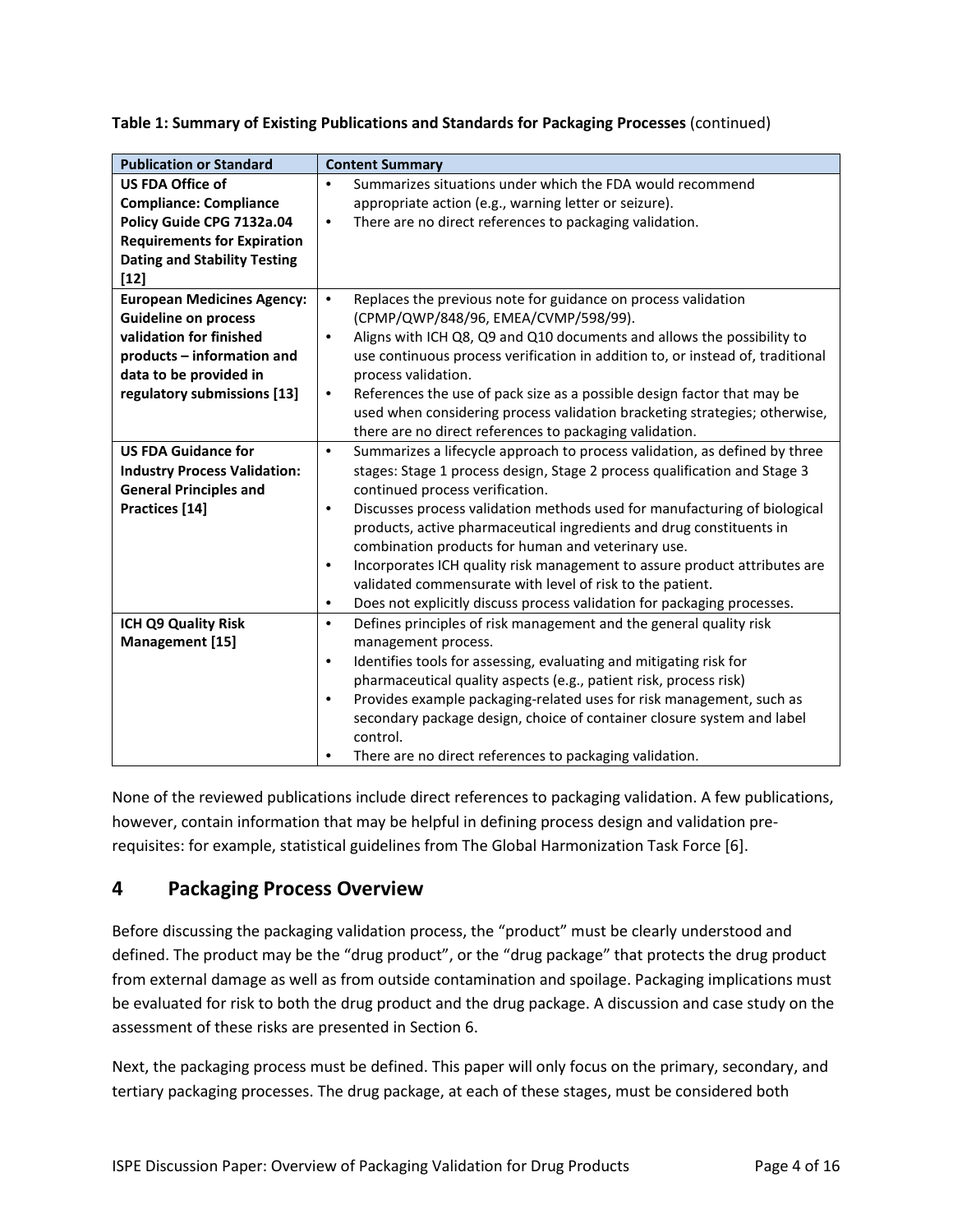individually and holistically. For example, in what ways can a secondary packaging operation cause potential damage to the secondary package and/or the primary package inside? Is a drug package defect cosmetic, which may lead to customer complaints (business risk), or does the defect introduce risk to the drug product (consumer risk)?

Figure 1 provides a summary of typical packaging operations, based on product type: sterile parenterals, non-sterile liquid or solid oral dosage forms (bottles and blister packs), and non-sterile lotions and creams. It is noted that sterile filling processes are not within scope of this paper; hence, these operations are shaded in gray.

| <b>Packaging</b><br><b>Type</b>                                                                   | <b>Sterile</b><br>(Parenteral)     | <b>Non-Sterile</b><br>(Oral Solid/Liquid<br>Bottle) | <b>Non-Sterile</b><br>(Lotions/Creams)           | <b>Non-Sterile</b><br>(Blister Packs)            |  |
|---------------------------------------------------------------------------------------------------|------------------------------------|-----------------------------------------------------|--------------------------------------------------|--------------------------------------------------|--|
|                                                                                                   | <b>Vial Unscrambling</b>           | <b>Bottle Unscrambling</b>                          | Pre-labeled Tube-<br><b>Feed Loading</b>         | Forming (of Base<br>Foil)                        |  |
|                                                                                                   | Vial Air-blow                      | <b>Bottle Air Blow</b>                              |                                                  |                                                  |  |
|                                                                                                   | Vial Washing                       |                                                     |                                                  |                                                  |  |
|                                                                                                   | <b>Vial Drying</b>                 |                                                     |                                                  |                                                  |  |
|                                                                                                   | Vial Depyrogenation                |                                                     |                                                  |                                                  |  |
|                                                                                                   | <b>Vial Filling</b>                | Tablet (or Liquid)<br><b>Dispensing</b>             | <b>Tube Filling</b>                              | <b>Tablet Feed &amp; Fill</b>                    |  |
| Primary                                                                                           | Plugging/Stopper<br>Insertion      | <b>Insert Component</b><br>(i.e. desiccant)         |                                                  |                                                  |  |
|                                                                                                   |                                    |                                                     |                                                  | <b>Lid Foil Printing</b>                         |  |
|                                                                                                   |                                    | <b>Bottle Sealing</b>                               | <b>Tube Crimping</b>                             | <b>Blister Sealing</b>                           |  |
|                                                                                                   |                                    |                                                     | <b>Tube Cutting</b>                              |                                                  |  |
|                                                                                                   | Capping                            | Capping                                             |                                                  |                                                  |  |
|                                                                                                   | Labeling                           | Labeling                                            | Variable Data<br><b>Embossing or</b><br>Printing | Variable Data<br><b>Embossing or</b><br>Printing |  |
|                                                                                                   | <b>Printing (Variable</b><br>Data) | <b>Printing (Variable</b><br>Data)                  |                                                  | <b>Blisterstrip Punching</b>                     |  |
| Secondary                                                                                         | Cartoning (insert)                 | Cartoning (insert)                                  | Cartoning (insert)                               | Cartoning (insert)                               |  |
|                                                                                                   | <b>Case Packing</b>                | <b>Case Packing</b>                                 | <b>Case Packing</b>                              | <b>Case Packing</b>                              |  |
| <b>Tertiary</b>                                                                                   | Case Labeling and<br>Printing      | Case Labeling and<br>Printing                       | Case Labeling and<br>Printing                    | Case Labeling and<br>Printing                    |  |
|                                                                                                   | Palletizing                        | Palletizing                                         | Palletizing                                      | Palletizing                                      |  |
| Items shaded gray constitute sterile filling operations that are outside the scope of this paper. |                                    |                                                     |                                                  |                                                  |  |

#### **Figure 1: Generic Packaging Operations by Product Type**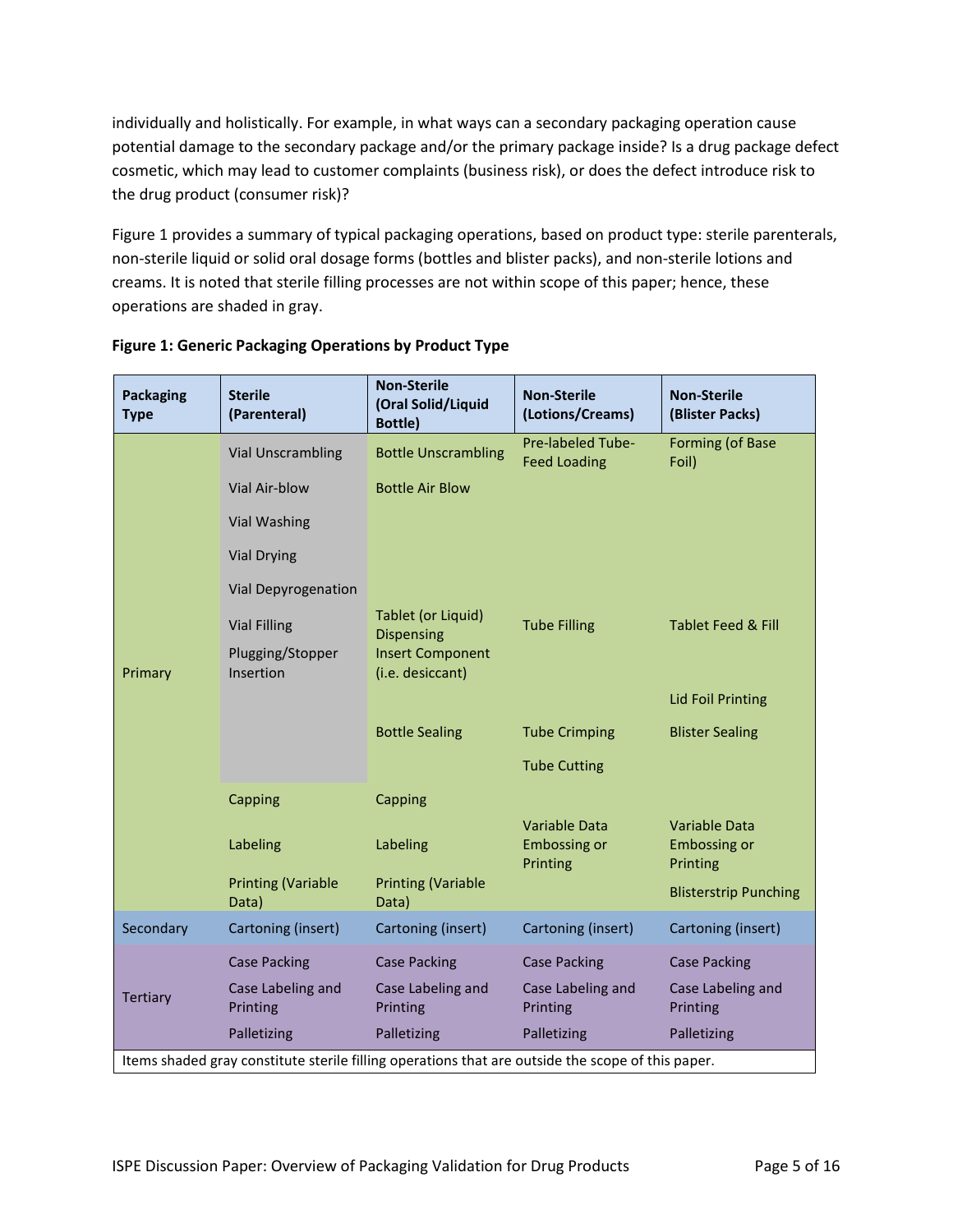Challenges with validating packaging operations include the variety of technologies available for use. New packaging technologies further drive the equally varied means of performing packaging quality control (QC), whether in-line or off-line, destructive or non-destructive. Due to its location in the overall product lifecycle, a manufacturer's risk may be more costly if product non-conformances affecting drug quality or efficacy are encountered during packaging (e.g., liquids or ointments), rather than in earlier stages of drug manufacture. Packaging and quality control equipment manufacturers are responding to this need for right-first-time packaging by creating package designs and equipment from which product can be more easily verified by in-line, non-destructive means. In-line vision inspection systems, barcode scanners, and ultrasonic seal-integrity testers are some examples of quality control methods in use.

The type of data obtained and evaluated during packaging validation creates a significant challenge. Success or failure of a packaging unit operation is often determined by a drug package's defects (tears, holes, smudges or leaking seals). This lack of measurable (variable) data often requires very large sample sizes for a packaging process to be statistically validated. This paper will demonstrate in later sections that the validation of packaging processes, beyond the product definition, risk level, and the technologies used, differ little from the validation of processes used for drug manufacture. Similarly, equipment used in the packaging process may be commissioned and qualified by following the same general guidelines as those used for drug product manufacturing equipment.

In some cases, it may be advantageous to follow an equipment validation lifecycle approach to packaging operations, using commissioning and qualification (C&Q) rather than a process validation lifecycle. This approach may be employed if it is determined that there are no product critical quality attributes (CQAs) impacted by packaging equipment and/or operations (see ICH Q8(R2) [16]). Although acceptable, this approach must be carefully justified. The reader may consult Section 11 for literature that discusses the C&Q process.

### **5 Developing a Product Matrix**

In order to prepare for packaging process validation, it is necessary to understand the breadth of formats that the validation will cover. For the purpose of this discussion, a format is a combination of different drug/package attributes and equipment/process parameters that, when combined, constitute a unique pack/process. Packaging lines can be dedicated or very diverse in terms of how different the processes are configured and different components are used. Typically, the packaging formats are bracketed to improve the efficiency of the validation effort; however, bracketing might not be accepted in some markets, or may not be appropriate, such as when there is limited knowledge or experience on the product or process. The latter may be mitigated with strong process knowledge up-front, which may allow for more bracketing and a more efficient process validation. In all cases where bracketing is used, care must be taken to follow regulations for the intended market (e.g., EU Annex 15 reference to packaging and bracketing [9]).

This is often accomplished by developing a matrix. Selection of the attributes to be used in the matrix should consider the effect on critical quality attributes, process parameters, and the equipment set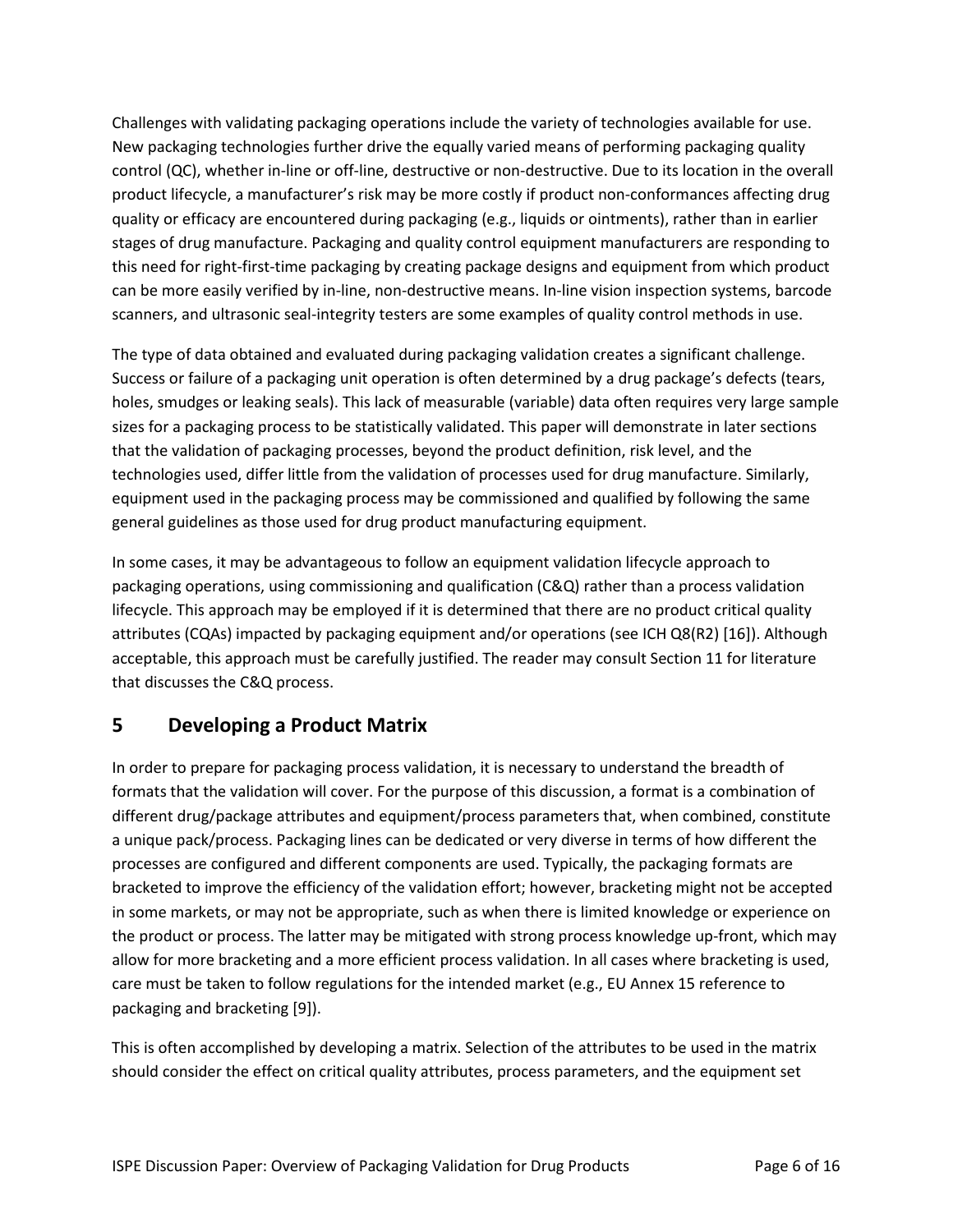used. For example, the matrix would not have instances where the only differences between formats are artwork. Table 2 contains an example matrix for a single primary packaging line.

| Format                                                                                                                                                            | <b>Type</b> | <b>Strength</b>  | <b>Bottle</b><br><b>Size</b> | Cap<br><b>Size</b> | <b>Child</b><br><b>Resistant</b> | Count | <b>Filler</b> | <b>Desiccant</b><br>Feeder | Capper | <b>Induction</b><br><b>Seal</b> | Speed<br>(bottles<br>per min) | Label |
|-------------------------------------------------------------------------------------------------------------------------------------------------------------------|-------------|------------------|------------------------------|--------------------|----------------------------------|-------|---------------|----------------------------|--------|---------------------------------|-------------------------------|-------|
| 11                                                                                                                                                                | A           | 5 mg             | 20 cc                        | 28 mm              |                                  | 30    |               |                            |        |                                 | 200                           |       |
| 2 <sup>1</sup>                                                                                                                                                    | A           | 5 mg             | 20 cc                        | 28 mm              |                                  | 30    |               |                            |        |                                 | 200                           |       |
|                                                                                                                                                                   | A           | 10 <sub>mg</sub> | $20 \text{ cc}$              | 28 mm              |                                  | 30    |               |                            |        |                                 | 220                           |       |
|                                                                                                                                                                   | B           | $60 \text{ mg}$  | $20 \text{ cc}$              | 28 mm              |                                  | 30    |               | N                          |        |                                 | 200                           | D     |
|                                                                                                                                                                   | B           | $60 \text{ mg}$  | 50 cc                        | 28 mm              |                                  | 30    |               | N                          |        |                                 | 200                           |       |
|                                                                                                                                                                   | B           | 60 mg            | 100 cc                       | 33 mm              | N                                | 60    |               | N                          |        |                                 | 100                           |       |
| <sup>1</sup> Only difference between formats "1" and "2" is the secondary package presentation. For brevity, secondary packaging is not discussed in detail here. |             |                  |                              |                    |                                  |       |               |                            |        |                                 |                               |       |

**Table 2: Example format matrix primary packaging on a bottle line**

# **5.1 Determining Which Formats to Include in the Validation Exercise**

The goal of the validation effort is to prove that the process creates products meeting or exceeding a previously determined quality level. It is recommended to ensure that all of the equipment sets and critical quality attributes are used in the effort. Combinations may be determined and tested during equipment qualification (e.g., OQ, PQ) and, depending on the extent of testing performed during qualification, may be exempt from the packaging validation process. Some attributes lend themselves to validation based on a worst-case approach, like speed. Others may require bracketing smallest and largest sizes. For some attributes, each combination may be chosen.

From the list of products in Table 2, the following assumptions may be considered when determining which formats to use in the validation effort.

- It does not matter what the product is for the purposes of packaging validation, A or B, as the validation is for packaging and not product.
- With the assumption that each product strength has a different size tablet, validation needs to be performed on formats 1 or 2 (5 mg), format 3 (10 mg), and format 4, 5 or 6 (60 mg).
- Assuming that for each primary packaging size there is a different height bottle, and the size could have an impact on the amount of heat transferred to the induction heat seal (and machine set-up), each size should be validated. The validation needs to be performed on formats 1, 2, 3 or 4 (20 cc), format 5 (50 cc), and format 6 (100 cc).
- Each cap size should be validated; thus, validation on formats 1, 2, 3, 4 or 5 (28 mm cap) and format 6 (33 mm) needs to completed.
- Packaging with the child resistant feature is the worst case; therefore, ensuring validation is performed on formats 1, 2, 3, 4 or 5 will meet this requirement.
- Assuming each product count is independent and needs to be independently verified, the 30-count bottle can be validated by using format 1, 2, 3, 4 or 5, and the 60-count bottle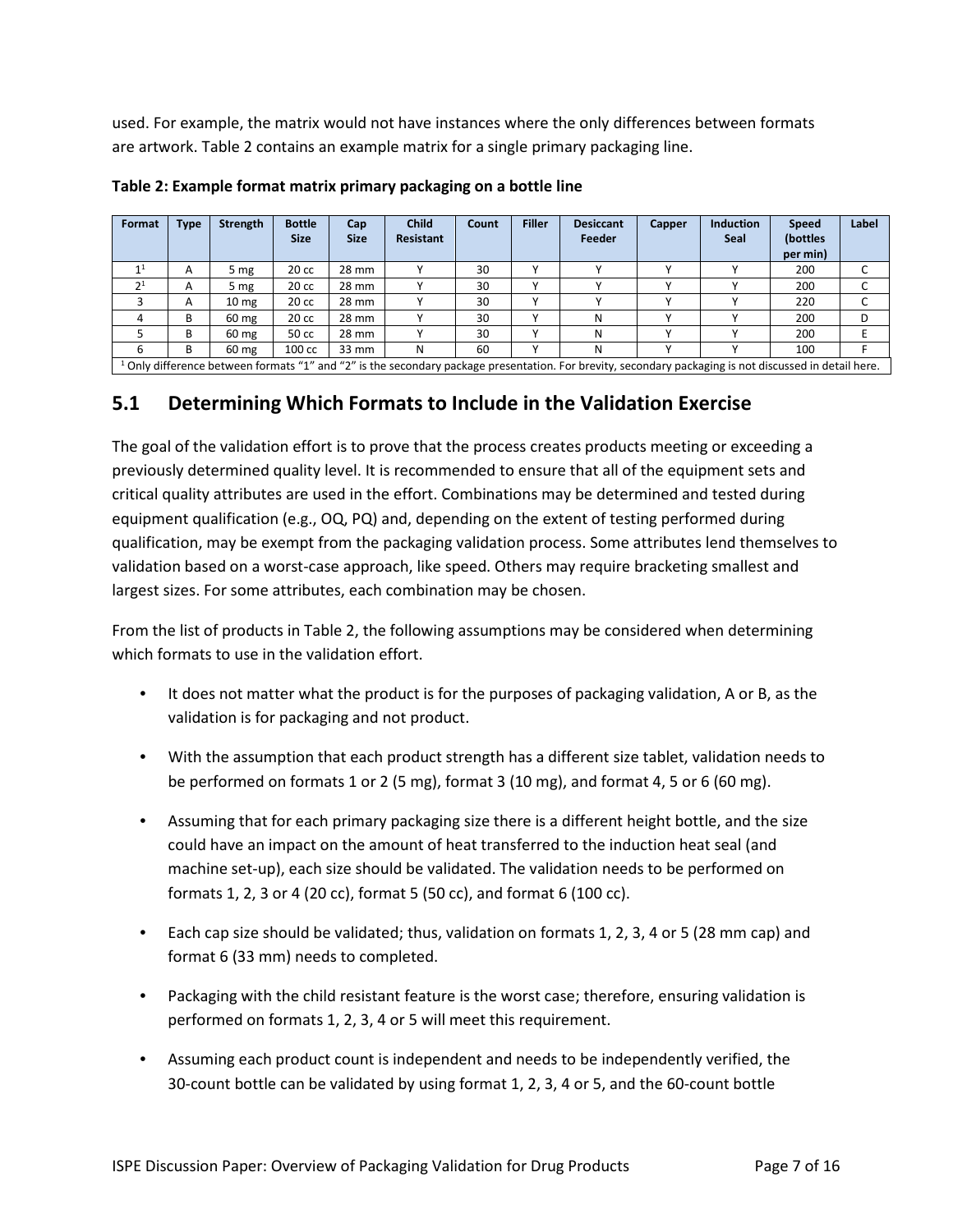validated using format 6. Dependent on technology, it may be acceptable to validate a worstcase product count, i.e. the greatest number, therefore only format 6.

- The filler is used on all formats; so, validating any format will capture this piece of equipment.
- The use of the desiccant feeder is the worst case and only used on formats 1 and 3; therefore, validation needs to capture one of those formats.
- The capper and induction seal are used on all formats, consequently validation of any format will capture this equipment.
- A decision needs to be made on the impact of speed on the operation of the process. Typically, a worst-case approach is appropriate, which is the fastest speed; thus, any validation conducted should be completed at the fastest speed, i.e. 220 bpm. An assumption is made that all equipment in the process is operating at the same speed.
- Labels for product A differ only for strength; otherwise labels are identical in size and layout. Each label should be validated (i.e., formats 1, 2 or 3, 4, 5 and 6).

Taking all of the above into consideration, the validation activities can be bracketed and completed on formats 1 or 2, 3, 4, 5 and 6. It may be appropriate to reduce further the number of formats by creating a "hybrid" primary package. Although it is not a format specifically created for a customer, it could be used to capture the worst-case requirements of the process in a fewer number of validation runs. NOTE: As with the selection of any bracketing strategy, the choice of a hybrid must be scientifically justified, since the format does not result in an actual product intended for sale. Additionally, the bracketing strategy will need to be constantly evaluated as new products are introduced in the facility. This will ensure it consistently covers the worst-case configuration.

#### **5.2 Number of Batches**

A risk analysis should be used to determine the number of batches required. Some of the factors that a risk analysis should focus on include, but are not limited to:

- experience and understanding of the product and process
- control strategies adopted \*
- complexity
- Impact to the patient, as evidenced by impact to product and package CQAs
- level and length of PQ
- knowledge of similar line/equipment/processes
- evaluation of exposed product hold times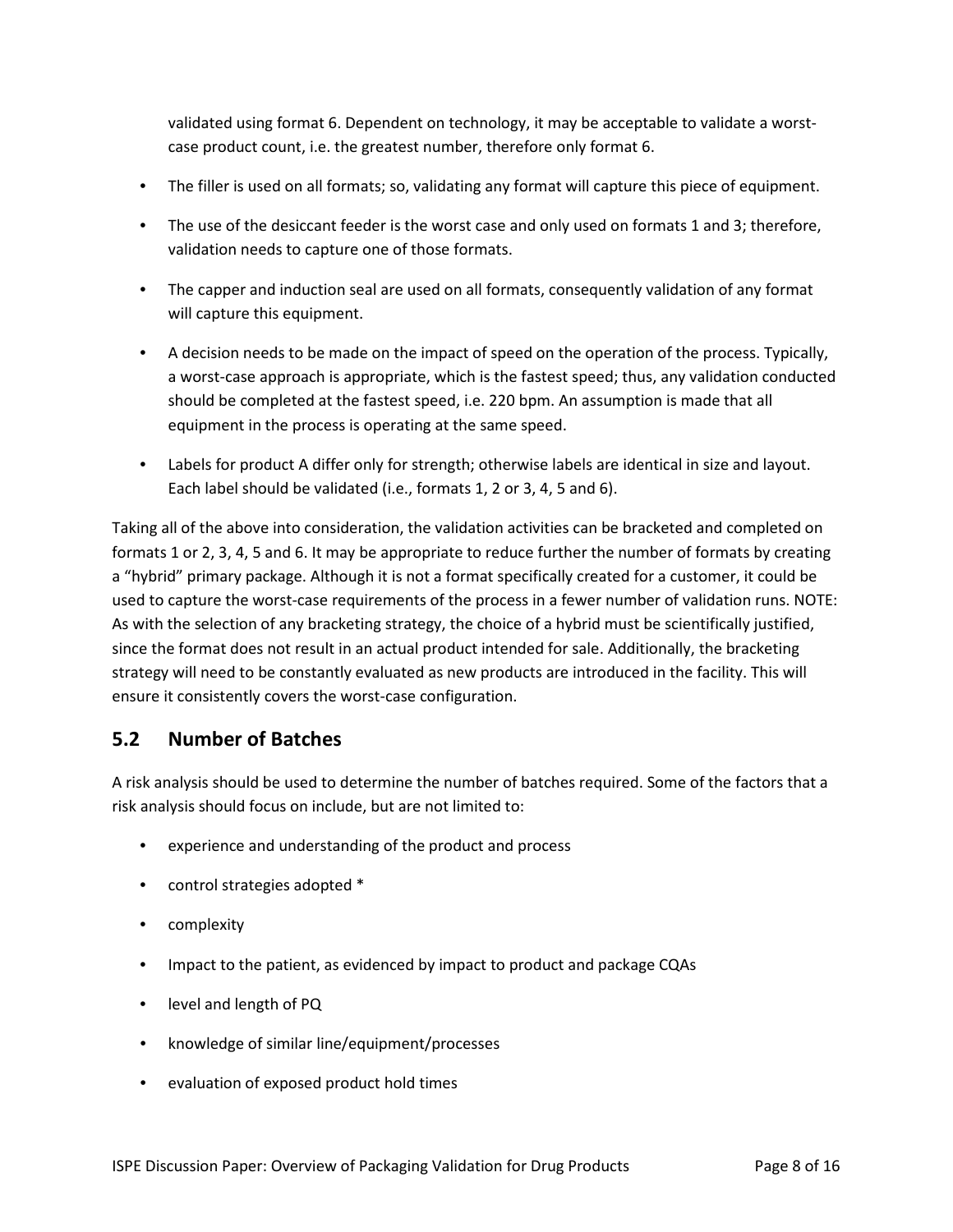• good packages are produced, and primary dosage unit is preserved (i.e., unit not damaged during packaging)

\* Since the aim of packaging process validation is to demonstrate a robust process, the control strategy should detail and manage the level of variation from product and process inputs, including, for example, the number of operators, different shifts, and different sources/batches of input materials. The potential variation in these examples could be controlled by a robust operator training program, and the material variation controlled with tight tolerances detailed in controlled and approved material specifications.

A low residual risk product/process may need only one batch for validation, if very similar to an existing packaging process is used; whereas, a product/process with a high residual risk may need several batches.

# **6 Packaging Validation Risk Assessment**

Assessing the risk for packaging can occur at several points in a project. Obvious time points are before purchasing of the equipment and again prior to the packaging validation. The conclusion of the packaging validation may discuss the risk, while pointing to the ongoing monitoring approach.

## **6.1 Equipment Risk Assessment**

Equipment risk assessments following good engineering practices are discussed in detail through ISPE guides, *Applied Risk Management for Commissioning and Qualification* [17] and *Science and Risk-Based Approach to the Delivery of Facilities, Systems and Equipment* [18].

Equipment is most often purchased with at least one or more products in mind. It can also be purchased with the expectation of future purposes. In other situations, the equipment exists and is to be moved to another place and/or used in a different process. Risk should be evaluated around the equipment's intended use(s) through user requirements. With more complicated equipment, revisiting the equipment risk assessment should be done at different stages of the project (after specification/design phase and after FAT/Commissioning/Qualification phase).

### **6.2 Process Risk Assessment**

Once the expected products are known, and the equipment purchased, installed and qualified, the entire packaging equipment train should be assessed. The more that is known of the specific packaging materials and process, the better the risk assessment. Because of this, this risk effort ideally should be done after a good portion of the development work has been completed. Performance of the packaging process risk assessment just prior to the packaging validation can be used with the goal of justifying the packaging validation approach (e.g., the number of runs, representative presentations used, materials, sampling schemes, etc.). Complexity, variability, knowledge of the process, and data recorded to date should be considered in determining the number of and approach to the packaging validation runs.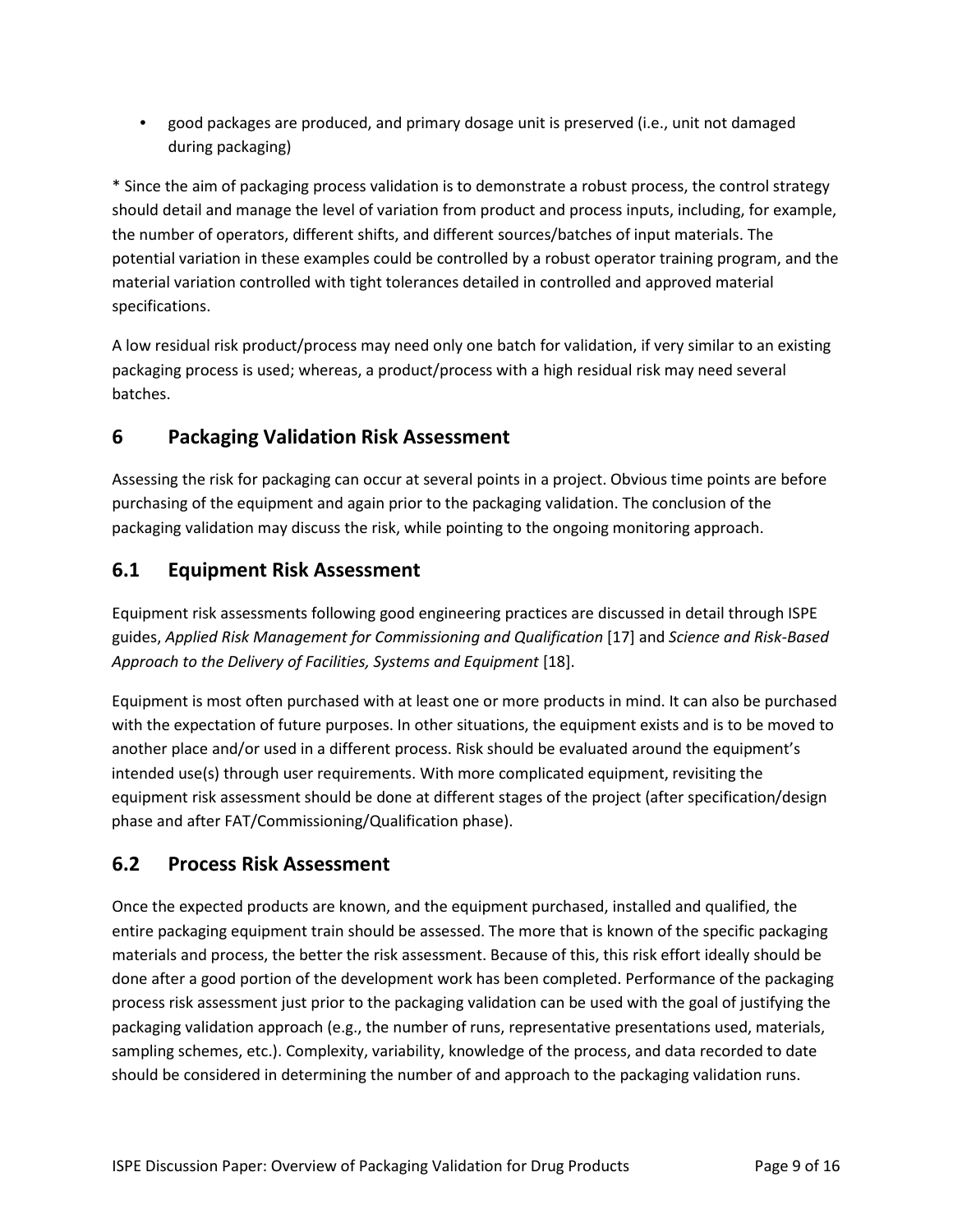For the purposes of process validation, risk assessments should consider the risk to the patient, risk to the product, and risk of GMP non-compliance (reference ISPE quality risk categories from *Applied Risk Management for Commissioning and Qualification*, p. 73 [17]). Other non-quality related risks that may be considered at this time include business, safety, or efficiency risks; however non-quality risks should not be included in the validation. These would not need to be evaluated in detail within the packaging validation, but addressed prior to the packaging validation or the first commercial lots (unless addressing them affects the process itself, i.e., speed for efficiency).

#### **6.3 Primary vs. Secondary Packaging**

Primary packaging, where there is open product, is typically where higher risks (risk to patient) are expected. Secondary packaging is also important due to regulatory requirements for label printing, lot, and date code (and serialization). From a true risk to patient or product, risks in secondary packaging should be minimal with equipment that has been properly specified, purchased and thoroughly tested.

#### **6.4 Evaluation of All Expected Situations**

Table 3 provides a high-level example of expected scenarios to consider for a drug packaging facility. The table depicts, in time-relative terms (NEW, EXISTING/SIMILAR and EXISTING), the introduction of product, package presentation, or packaging line, and its resulting risk to the patient. Placement of scenarios in the table, if reading the table from left-to-right and top-to-bottom, should allow the viewer to quickly discern the relative risk of each scenario. Addition of color is made to the table to demonstrate this practice. Here, red represents the highest risk to the patient, followed by yellow and then green. The table should be reviewed and/or updated whenever any element of a scenario is introduced, modified or retired.

Procedures for risk assessments should remain generalized enough to accommodate unforeseen situations. Further variations of packaging risk should be expected based on business needs and expectations. Each situation could present different risks and require a different approach to packaging validation. Not all situations are represented in Table 3, and risk levels are left for each company to determine.

| <b>Scenario</b> | <b>Product</b>  | <b>Presentation</b>     | <b>Packaging Line</b>   |
|-----------------|-----------------|-------------------------|-------------------------|
| a               | <b>NEW</b>      | <b>NEW</b>              | <b>NEW</b>              |
| b               | <b>NEW</b>      | <b>NFW</b>              | <b>EXISTING/SIMILAR</b> |
|                 | <b>NEW</b>      | <b>EXISTING/SIMILAR</b> | <b>NFW</b>              |
| d               | <b>NEW</b>      | <b>EXISTING/SIMILAR</b> | <b>EXISTING/SIMILAR</b> |
| e               | <b>EXISTING</b> | <b>NEW</b>              | <b>EXISTING/SIMLAR</b>  |
|                 | <b>SIMILAR</b>  | <b>SIMILAR</b>          | <b>SIMILAR</b>          |
| g               | <b>EXISTING</b> | <b>SIMILAR</b>          | <b>EXISTING</b>         |

#### **Table 3: Packaging Scenarios – High Level**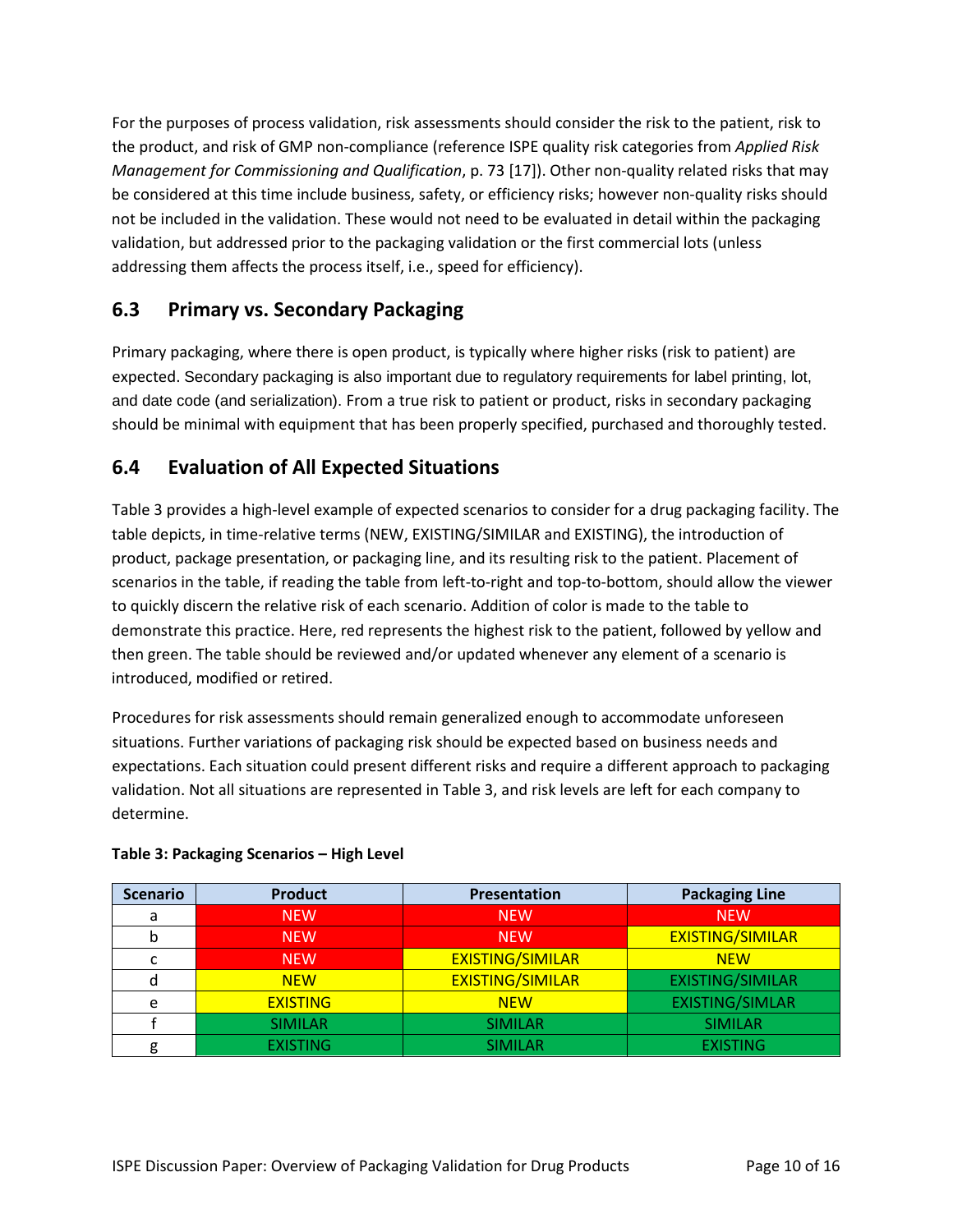Familiarity (existing or similar) would mean it would be easier to mitigate known risk. All products and/or processes should be mapped out, as something may be different enough to increase risk in a specific portion of the packaging line. For example, the active ingredient may be the same between two tablets, but differences in the coatings may disqualify them from being considered "similar". Assessing risks helps to further understand and improve the packaging process. Depending on the process, more experience may mean more risks are seen requiring attention during testing (development or validation). All reasoning around the conclusions drawn and approaches to be followed in the packaging validation should be explained at the time of the assessment. Providing detail helps to eliminate questions during audits or updates.

#### **7 Validation Sampling Plans and Case Study**

Much of packaging data is attribute data (e.g., pass/fail, legible/illegible). In comparison to variable or continuous data, attribute data requires a significant number of samples to make a statistically-based inference about a population (e.g., lot) of packaged products. The term "lot" as used here may involve multiple production batches, as necessary, to accept or reject the validation of the process. A carefully chosen sampling plan for packaging attributes is paramount. A 100% inspection of the lot may be used. If destructive testing is involved in the sample inspection process, however, this sampling plan is the most resource intensive and should be reserved for the most critical attributes.

Acceptance sampling for attributes is commonly used by product packagers as an alternative to 100% inspection. In acceptance sampling, a pre-specified sample of the lot is selected to represent the entire lot. An ideal sampling plan results in the rejection of all "bad" lots and acceptance of all "good" lots. As the sampling plan bases its decision on a sample of the lot, however, there is some risk of making an incorrect decision. The decision to accept a lot that should have been rejected is known as a Type II error (also known as consumers' risk, β). Conversely, the decision to reject a lot that should have been accepted is a Type I error, or producers' risk  $(α)$ . Although an optimized sampling plan means a low risk outcome to both the consumer and producer, minimizing the consumers' risk is most critical to patient safety.

A sampling plan is defined by its Operating Characteristic curve (OC curve), which shows how well a particular sampling plan discriminates between good and bad lots. It is summarized by two parameters: acceptance quality limit (AQL), the minimum level of quality routinely accepted, and rejectable quality level (RQL) (or limiting quality (LQ)), the level of quality routinely rejected.

Applying AQL and RQL to validation acceptance sampling plans allows one to make either of two confidence statements.

- **If passed**: to a defined confidence level (e.g., 1-β), the batch/process defective rate is below the defined RQL
- **If failed**: to a defined confidence level (e.g., 1-α), the batch/process defective rate is above AQL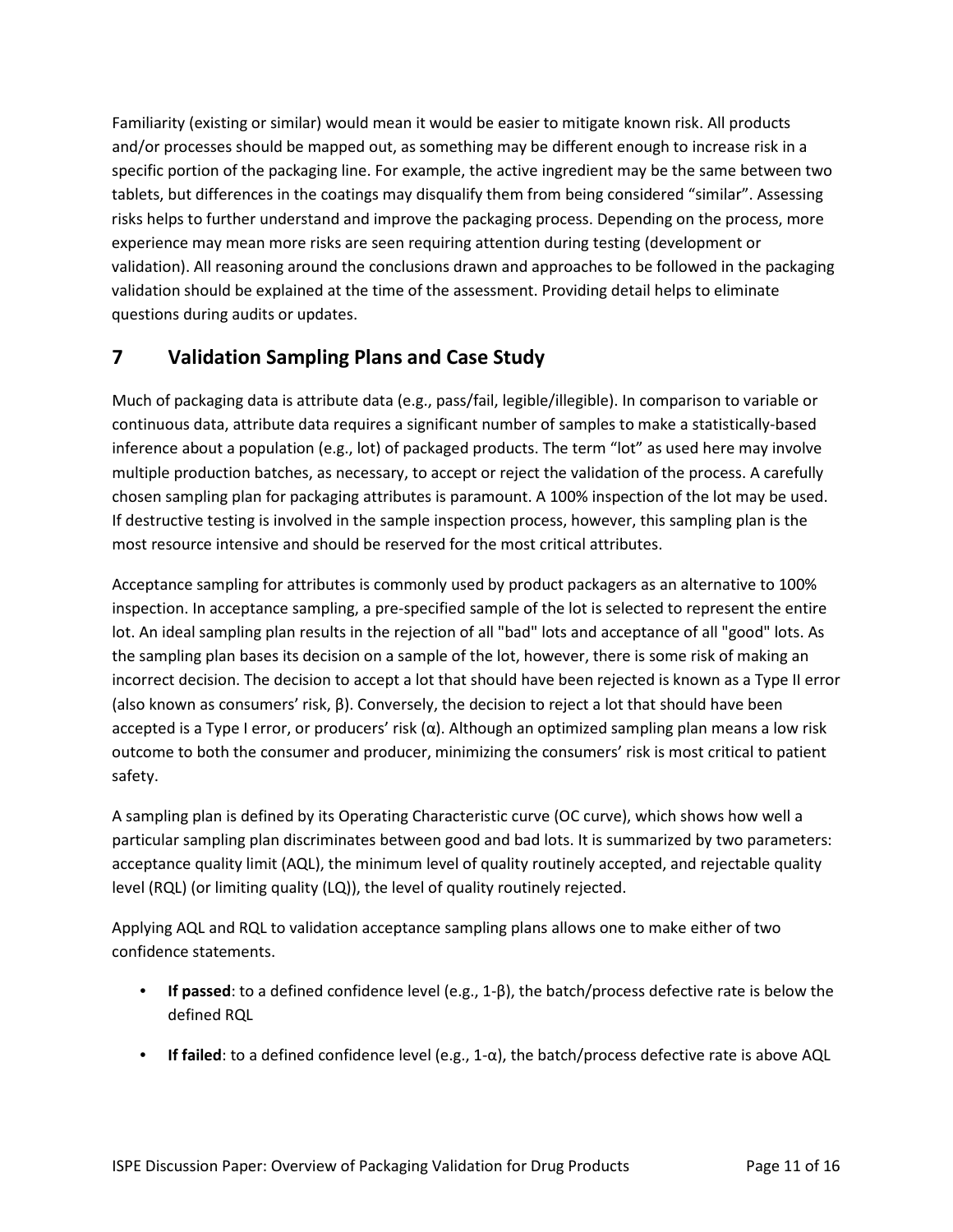As can be seen from these statements, the quality level is only known from an AQL viewpoint if the process fails, and known only to be above that defined AQL level. Only RQL provides statistical assurance that the batch defect level is below the defined level. Therefore, a typical approach for balancing AQL and RQL is to set the validation RQL level as the planned routine release criticality level (often termed AQL level). This approach provides statistical confidence (to the defined confidence level) that the defect level within the batch is no higher than the allowed routine release criticality level.

Once the confidence and highest possible defect rates have been defined, single or double acceptance sampling plans may be considered to balance the level of intensity of the validation sample plan.

This paper provides an example of how developmental stage testing, involving attribute data, may be performed and later used to qualify a vision inspection system in a packaging and labeling process.

# **7.1 Case Study: System Description**

A continuous packaging and labeling process consists of two on-line label printers and two inspection cameras, among other packaging equipment and inspection systems. One printer prints humanreadable variable data such as lot number and expiration date. The second printer prints a machinereadable barcode depicting the same variable data. Similarly, one camera reads the human-readable label content and the other camera decodes the barcode variable data. Before initiating a packaging run, both cameras are "trained" (i.e., provided a control standard label by which to compare test samples) to read its respective label content within a specified two-dimensional area on the label. Both humanreadable and machine-readable characters read by the cameras are transmitted to a system PLC (programmable logic controller) for the packaging line. The PLC compares the data transmissions from each camera and makes the decision to pass or reject the labels based on a data match to production lot data entered into the PLC before the process is started.

### **7.2 Attributes Studied**

Product labels are inspected by the cameras for the following defect types: 1) label misaligned/misapplied to the product (failure to detect printed information); 2) label print partially outside the bounds of the specified label print area; 3) incorrect lot number; 4) incorrect expiration date; 5) erroneous lot number (too few or too many numbers); 6) erroneous expiration date (too few or too many numbers); 7) print legibility, too faint; and 8) print legibility, too dark (causing characters to appear to run together). Attribute 7 presents the greatest test challenge. As such, this attribute is the primary focus of this discussion.

# **7.3 Approach**

Before validation activities are begun on the vision inspection system, a method for "measuring" print legibility is determined. A single 2x2 full-factorial DOE (design of experiments) is conducted to examine print-head temperature and print-head pressure effects on print quality (or legibility) for both printers. The DOE test reveals a positive relationship between print-head temperature and print quality, although at a 95% confidence level, a relationship between print-head pressure and print quality is not discerned.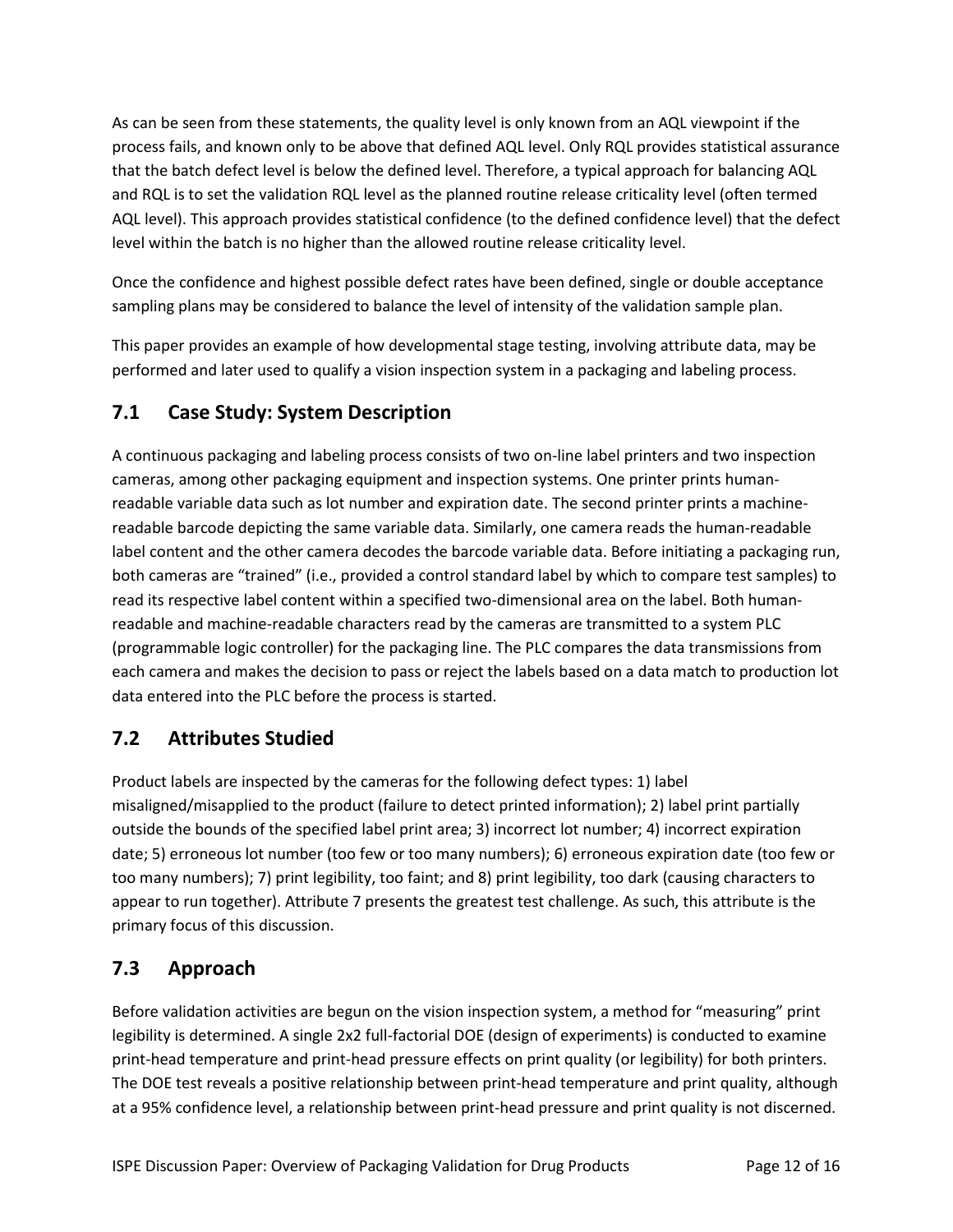A logistic regression study is performed to examine further the minimum print-temperature at which the label print is 100% accepted by both vision inspection cameras when operating at production line speed using actual production materials, and by experienced packaging inspectors working off-line. For this study, all five trained inspectors are each provided a controlled workstation (common lighting, instructions for inspection angle, distance from label, etc.) in which to perform his/her inspection. No acceptance criteria for label acceptance or rejection are provided. Cameras and human inspectors are presented labels in the same random order. Results of the regression study lead to a minimum print temperature of 6°C for passing print legibility by both human inspectors and cameras. Print temperatures less than 6°C result in some passing camera inspections, though almost all human inspections are failures.

A standard operational qualification employing a 100% inspection plan is conducted for the vision inspection system. Package labels generated at the minimum passing print temperature of 6°C (i.e., at edge of failure) are among those used in the qualification. Upper-bound print temperature settings do not apply, as print is still legible at the maximum design print temperature (determined from a second logistic regression study). With the packaging process running at production line speed, the vision system is presented with 75 labeled packages, of which 60 samples have known defects falling into one of the defect categories (see Section 7.2 "Attributes Studied"). An RQL of 5.0% is chosen, as the product risk is low. Successful completion of the qualification with n=60 defects and a=0, therefore, assures with 95% confidence that the vision system will falsely accept defective labels no more than 5% of the time.

## **8 Ongoing Process Verification (OPV) for Packaging**

Major global regulators expect industry to be evaluating the performance of the process to identify issues and to determine whether action must be taken to correct, **anticipate, and prevent problems** so that the process remains in control. This is accomplished through Ongoing Process Verification (OPV), also known as Continued Process Verification (CPV). When developing an OPV trending plan for packaging operations, there are many factors to consider; however, these tend to be similar considerations when developing a product-based trending plan.

A packaging-data trending plan may consider the elements below identified at the design and development stage:

- Identify stage/packaging step (i.e. primary, secondary or tertiary).
- For each step identified, list all of the following:
	- o CQAs for components and product
	- o Critical process parameters (CPPs)
	- o Critical material attributes (e.g., tablet inputs such as thickness or weight)
	- o Location and type of in-process checks (IPCs)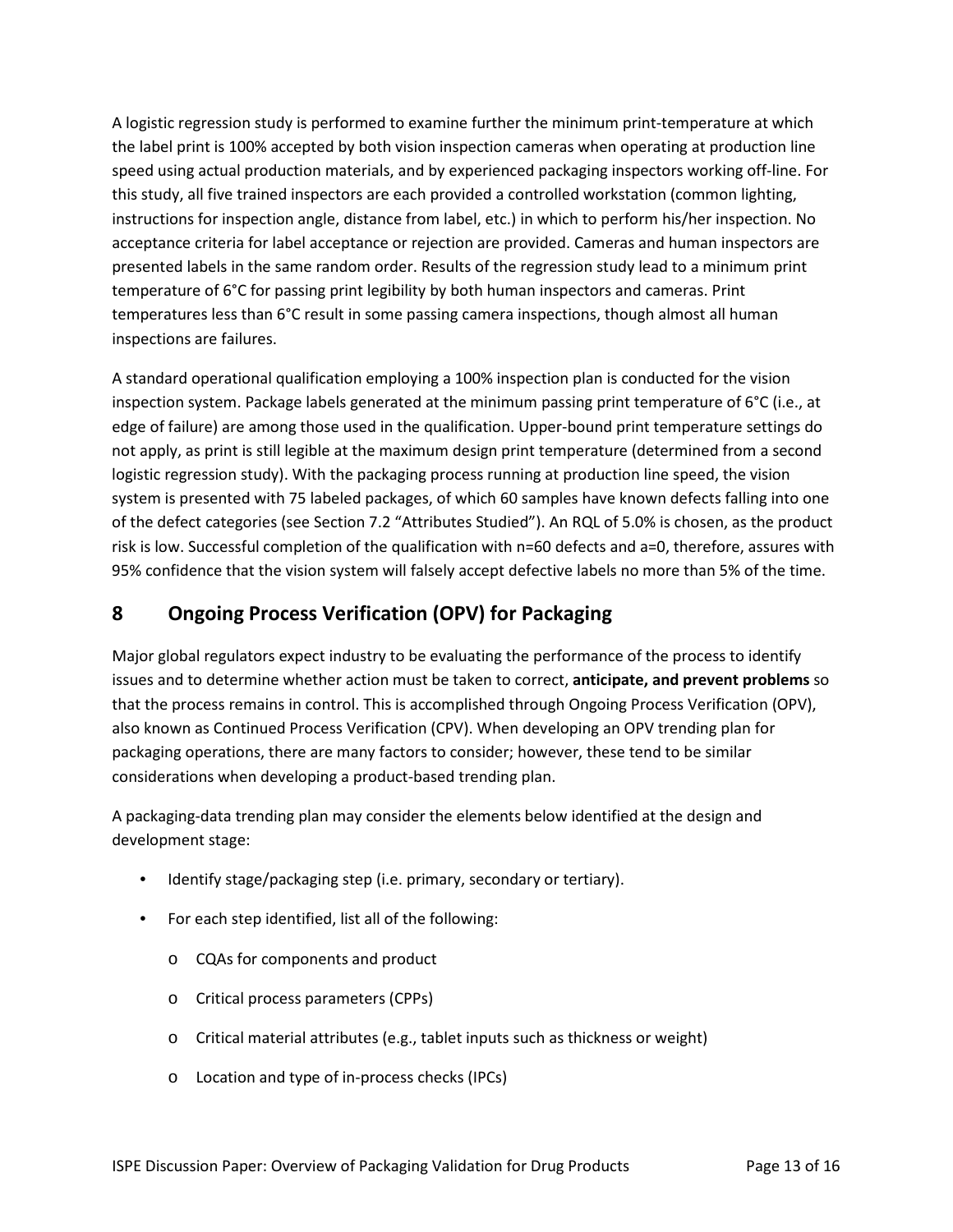- o Required and/or allowed yields/rejects/downtime (optional)
- Justify which of these may be trended and which may not, using a risk-based approach:
	- o Where CPPs are held to a set point (e.g. by automated recipe driven control systems) may trend for common cause variability
	- o May trend IPC data
	- o May trend rejects
	- o May trend defects
- Define and justify the frequency of trending and reporting for critical items to be reviewed using development/manufacturing history, risk assessment, process capability, etc. Packaging attributes from processes demonstrating process stability and high process capability may be trended less frequently because the risk to product quality is low. Control limit lock through the quality systems (e.g. LIMS, alert alarms) may also be used to maintain awareness of process outliers.
- Review following the implementation of change control activities and, at least quarterly, to ensure updates are made according to data trends observed, outcomes of mitigation plans, change controls, revalidation activities, and new requirements from a risk assessment or corrective and preventive actions (CAPA).

For packaging operations, consideration should also be given to the following:

- Critical process parameters having system alarms, especially with warning alarms. If alarms are within the validated specification limits, they can provide a trigger to investigate a potential departure from a state of control before impacting the release of product and therefore the patient.
- External factors that affect the packaging operation (e.g., differing lots of packaging material from outside suppliers) should be part of the OPV plan. The required process capability, trend rule breakage criteria, and frequency of review for these attributes should be rationalized.

Additional items to consider are:

- The initial critical data trending and review period after process validation where critical process control limits are established and sample sizes may be larger than routine. The reduction of samples for both process inputs (components, etc.) and outputs (packaged product) from validation to routine should be rationalized.
- Higher criticality/risk elements (input/output) that display higher intra/inter lot variability may warrant continued validation-level sampling plans until variability estimates are well understood.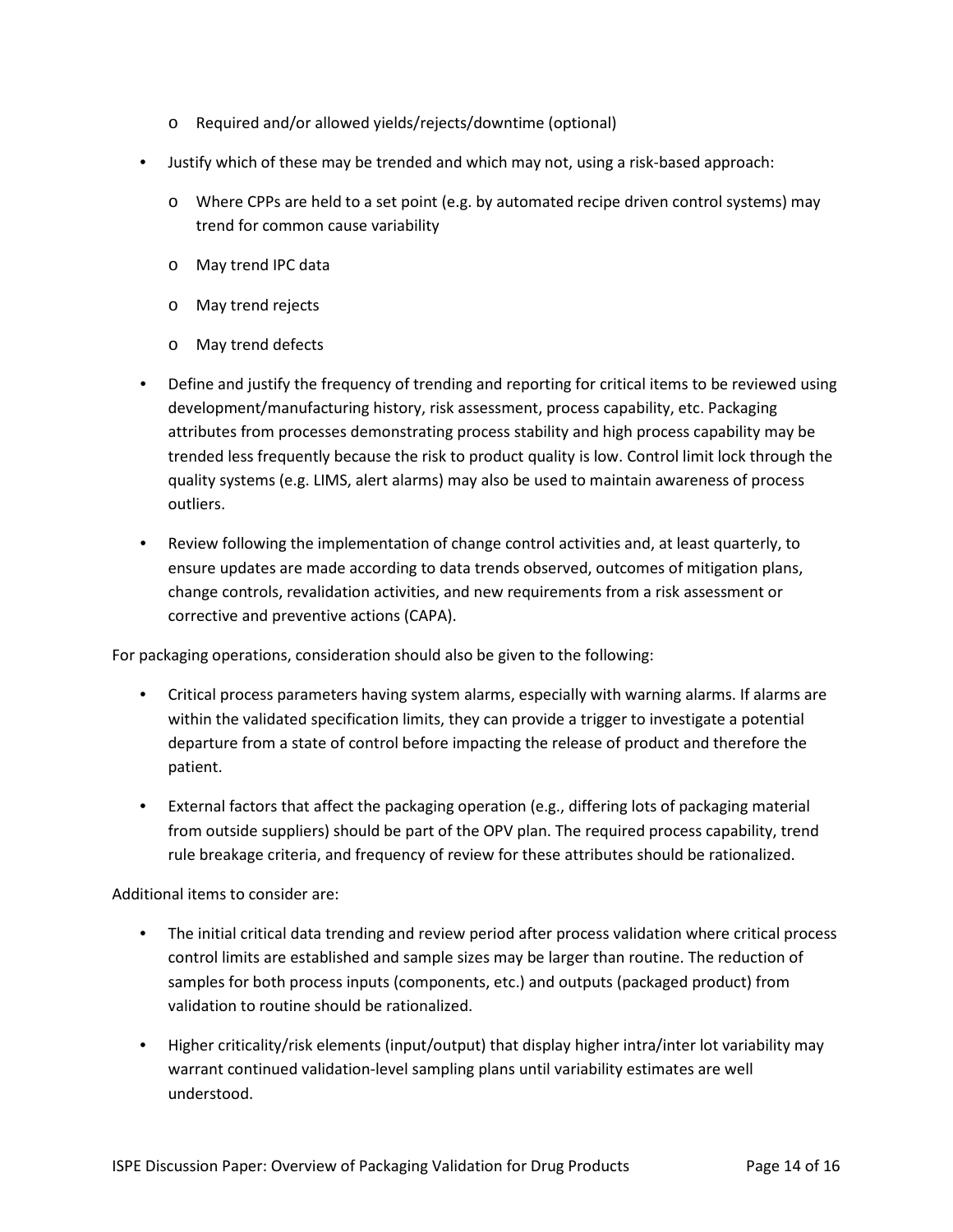- Sudden or gradual changes in trend should be reviewed for root cause, significance to the process, and impact to the final product/packaging and therefore, not necessarily trigger a Quality System deviation unless warranted by the investigation.
- A set period of time (i.e. annual review) or trigger (i.e. change control) to reassess process control limits should be established.
- Critical attributes with low process capability should be targeted for process improvements.

# **9 Conclusions**

Drug product packaging helps in protecting the contents from environmental effects, contamination, and physical damage as well as sealing the contents until ready for use; thus, preserving product quality. The packaging process is part of the manufacturing process, and the process validation effort should demonstrate that the manufacturing process consistently produces products that meet attributes related to safety, identity, strength, purity, and quality. This paper provides insight into packaging process validation and presents a methodology that can be adapted by readers.

Development of a product matrix to bracket packaging formats is discussed as an efficient approach. A risk-based approach for validation strategy is presented to help focus on the areas that could impact product quality and employ mitigation controls to reduce residual risk levels. Sampling plans that may be used in the process validation effort are put forth. Recommendations for an ongoing process verification program are offered to help the reader in the establishment/implementation of an effective program. The authors' intention is to develop this paper as an overview or high-level discussion and to solicit feedback from other members knowledgeable in the drug product packaging industry.

# **10 Key Terms**

| AQL                                                             | Drug Substance                                                                                                                          | <b>Process Validation</b>          |  |  |  |  |
|-----------------------------------------------------------------|-----------------------------------------------------------------------------------------------------------------------------------------|------------------------------------|--|--|--|--|
| Commissioning                                                   | Package                                                                                                                                 | <b>Process Validation Protocol</b> |  |  |  |  |
| <b>Critical Process Parameter</b>                               | <b>Packaging Component</b>                                                                                                              | Qualification                      |  |  |  |  |
| <b>Critical Quality Attribute</b>                               | Packaging Material<br>Secondary Packaging                                                                                               |                                    |  |  |  |  |
| <b>DOE</b>                                                      | <b>Primary Packaging</b>                                                                                                                |                                    |  |  |  |  |
| Drug Product                                                    | <b>Process Performance Qualification</b>                                                                                                |                                    |  |  |  |  |
| Reference ISPE Glossary for definitions. www.ispe.org/glossary. |                                                                                                                                         |                                    |  |  |  |  |
| <b>RQL</b>                                                      | Rejectable Quality Level                                                                                                                |                                    |  |  |  |  |
| <b>Tertiary Packaging</b>                                       | Outer packaging (e.g., case or wrapped pallet) used for the<br>commercial shipping of one or more secondary packages of drug<br>product |                                    |  |  |  |  |